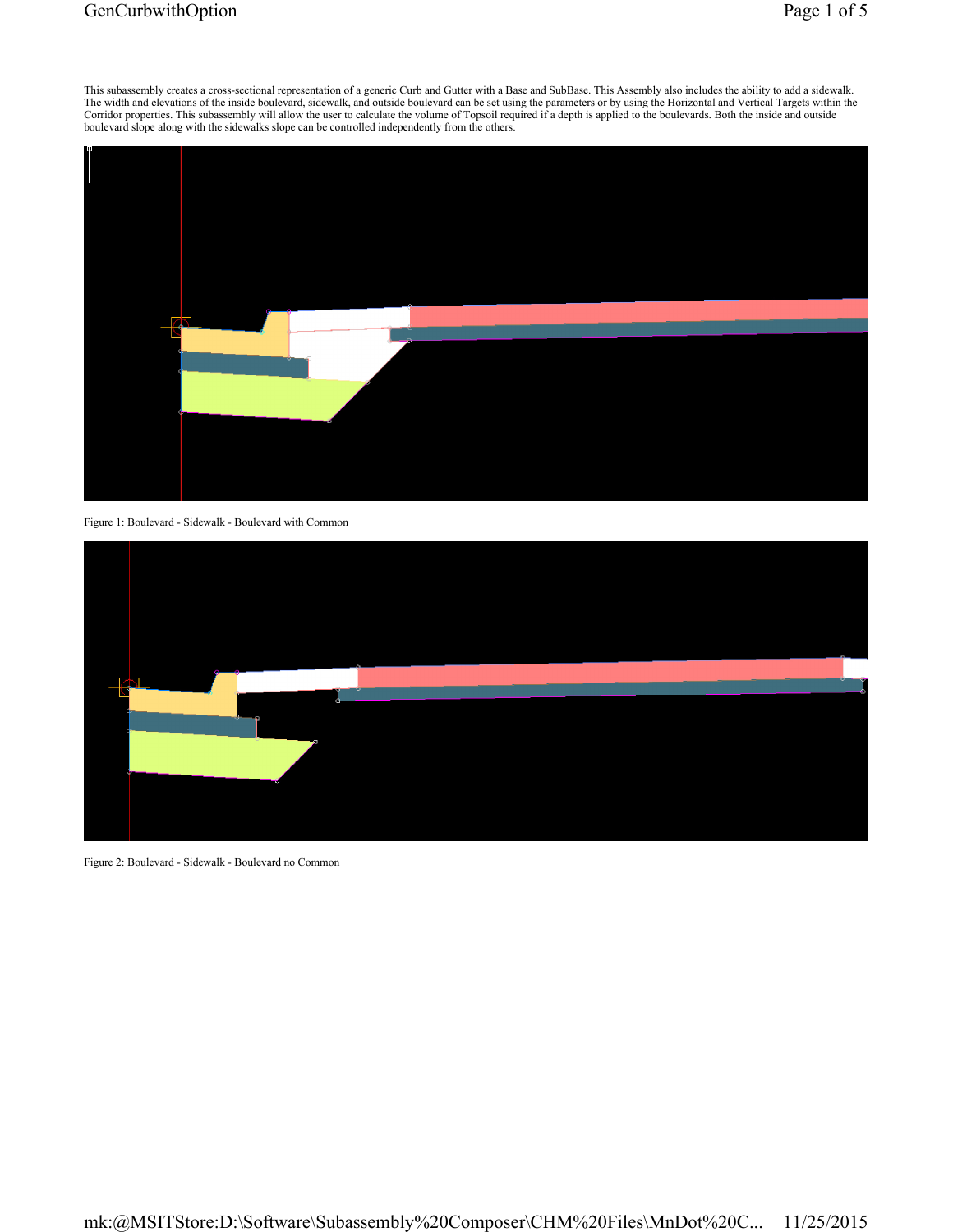

Figure 3: Boulevard - Sidewalk with Common



Figure 4: Boulevard - Sidewalk no Common



Figure 5: Boulevard with Common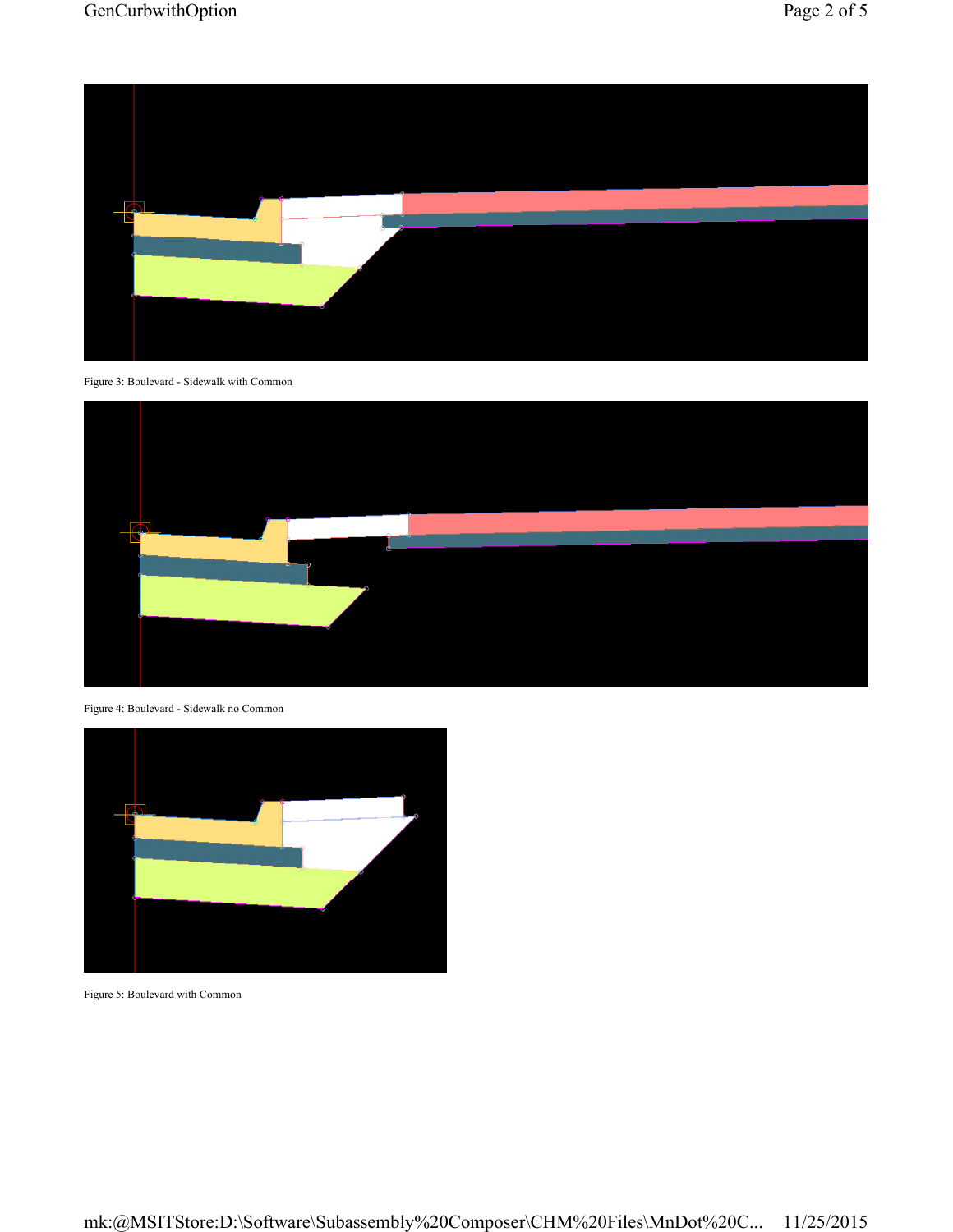

Figure 6: Boulevard no Common



Figure 7: Curb Only



Figure 8: Sidewalk with Common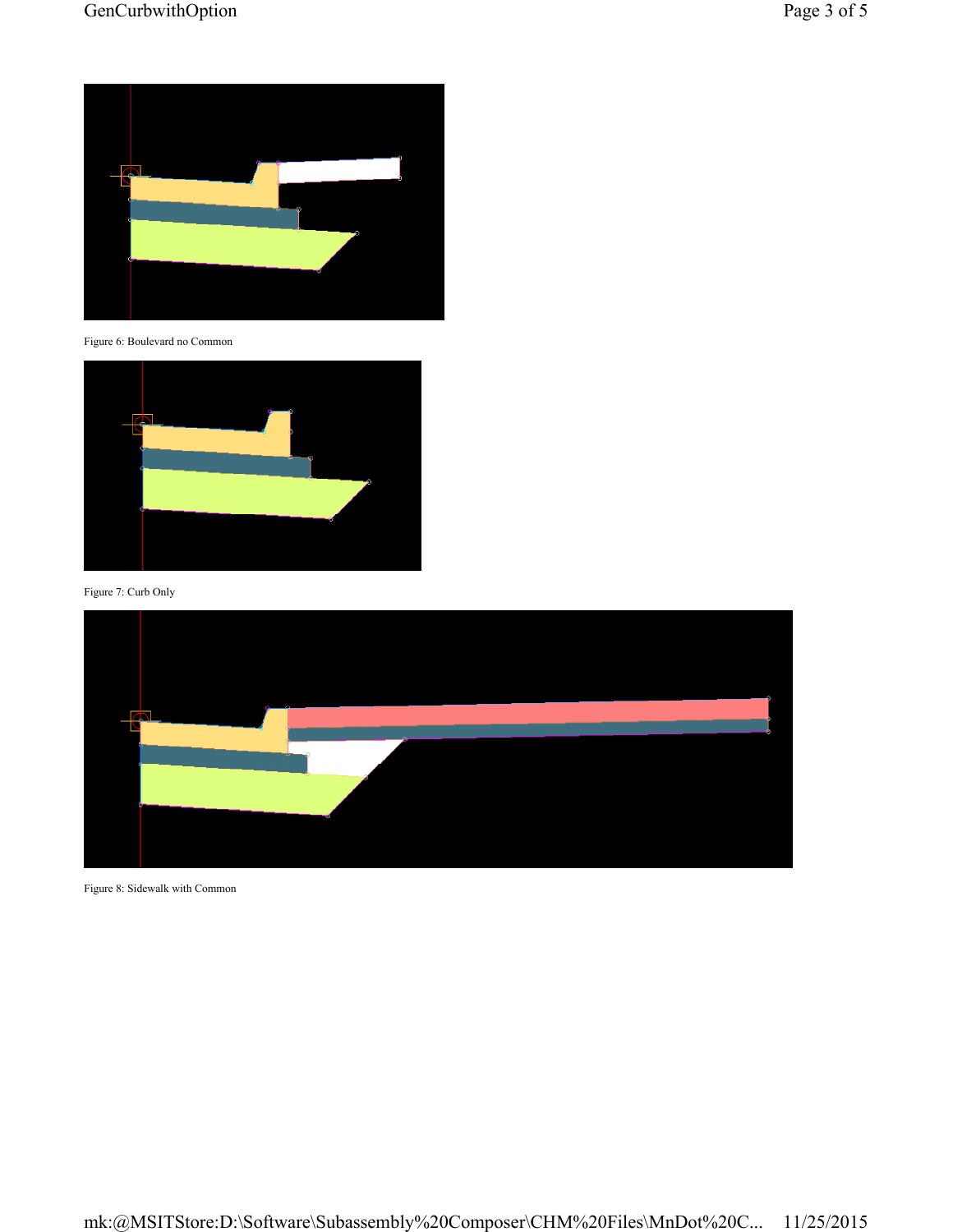## GenCurbwithOption Page 4 of 5



Figure 3: List of Parameters

**Parameters:** 

**Include Sidewalk** Yes or No

**Calculate Common area** Yes or No

**Curb: Gutter Slope** - Slope of the gutter in a percentage

**Curb: Gutter Width** - Width of the Gutter

**Curb: Bottom Slope** - Bottom slope of the SubBase in a percentage

**SubBase: Depth** - The thickness of the SubBase in feet.

**SubBase: Extension (Ft**) - Distance behind the back of curb feet.

**Base: Depth:** - The thickness of the Base (or Rock) in Feet.

**Base: Extension:** - Distance the Curbs Base will extend beyond the back of curb.

**Boulevard, Width Inside** - The width between the top back of curb and the inside edge of the sidewalk in Feet.

**Boulevard, Slope Inside** - The slope between the top back of curb and the inside edge of the sidewalk in Percentage.

**Boulevard, Top Soil Depth** - Depth of the coverage within the inside and outside boulevards in Feet.

**Cut Slope:** - The slope for the common fill. This will start from the outside edge of the SubBase under the curb and extend to either the existing surface, Inside Boulevard, the Base under the sidewalk or the Outside Boulevard depending on widths and slope.

**Sidewalk: Width** - Width of the sidewalk in Feet.

**Sidewalk: Slope of** - Slope of the Side walk or the slope of FG (With the No sidewalk option) in a percentage.

**Sidewalk: Thickness** - The thickness of the sidewalk in Feet.

**Sidewalk: Base Depth:** - The thickness of the sidewalk Base (or Rock) in Feet.

**Sidewalk: Base extention Inside:** - Distance beyond the left side of the sidewalk the Base will extend in Feet.

**Sidewalk: Base extention Outside:** - Distance beyond the right side of the sidewalk the Base will extend in Feet.

**Boulevard, Width Outside:** - The width of the green space after the outside edge of the sidewalk in Feet.

**Boulevard, Slope Outside:** - The slope of the green space after the outside edge of the sidewalk in Percentage.

**Codes: Link, Inside Vertical Base under Curb** Customized inside vertical link for the Base under the Curb

**Codes: Link, Inside Vertical SubBAse under Curb** Customized inside vertical link for the SubBase under the Curb

**Codes: Shape, Base Section under Curb** Customized coding for the Base material under the curb. The default is "Base".

**Codes: Shape, SubBase Section under Curb** Customized coding for the SubBase material under the curb. The default is "SubBase".

**Codes: Shape, Common or Back Fill Area** Customized coding for the backfill area behind the back of curb. This area will account for the area behind the back of curb that was removed when the subbase and base were laid. The default is "None".

**Codes: Shape, Base Section under Sidewalk** Customized coding for the base material under the sidewalk. This allows one or two base materials to be calculated for quantities. The default is "Base".